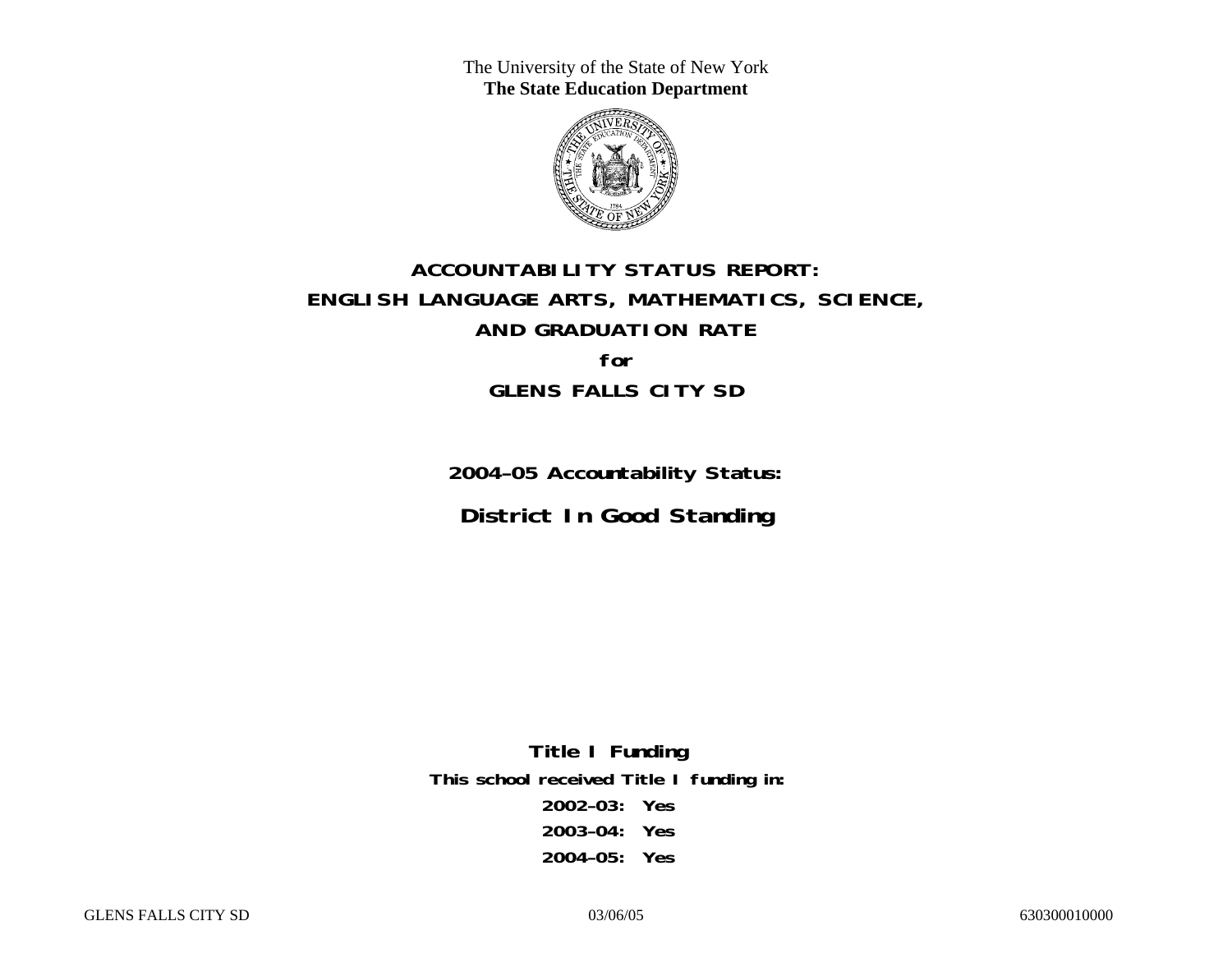### **District Accountability Status Categories**

The list below defines the district status categories of New York State's district accountability system, which is divided into a Federal Title I component and a State component. A district that does not receive Title I funding in a school year does not have a federal status in that year. Consequences for districts not in good standing can be found at: **http://www.emsc.nysed.gov/nyc/DINI/DINI2004-05.shtml**. To be removed from any improvement status, a district must make Adequate Yearly Progress (AYP) at an applicable grade level in the subject area for which it was identified for two consecutive years.

**District in Good Standing:** A district is considered to be in good standing if it has not been identified as a District in Need of Improvement, Requiring Corrective Action, Planning for Restructuring, or Requiring Academic Progress.

**District Requiring Academic Progress:** Under the State component of New York's accountability system, a district that misses making AYP at every applicable grade level in a subject area for two consecutive years is considered a District Requiring Academic Progress (Year 1) for the following year. In each succeeding year that the school fails to make AYP, the year designation is incremented by one.

**District in Need of Improvement (Year 1):** A district that misses making AYP at every applicable grade level in the same subject area for two consecutive years while receiving Title I funds is considered a District in Need of Improvement (Year 1) for the following year.

**District in Need of Improvement (Year 2):** A District in Need of Improvement (Year 1) that misses making AYP at every applicable grade level in the subject area for which it was identified while receiving Title I funds is considered a District in Need of Improvement (Year 2) for the following year.

**District Requiring Corrective Action:** A District in Need of Improvement (Year 2) that misses making AYP at every applicable grade level in the subject area for which it was

identified while receiving Title I funds is considered a District Requiring Corrective Action for the following year.

**District Planning for Restructuring:** A District Requiring Corrective Action that misses making AYP at every applicable grade level in the subject area for which it was identified while receiving Title I funds is considered a District Planning for Restructuring for the following year.

**District Restructuring:** A District Planning for Restructuring that misses making AYP at every applicable grade level in the subject area for which it was identified while receiving Title I funds is considered a District Restructuring for the following year.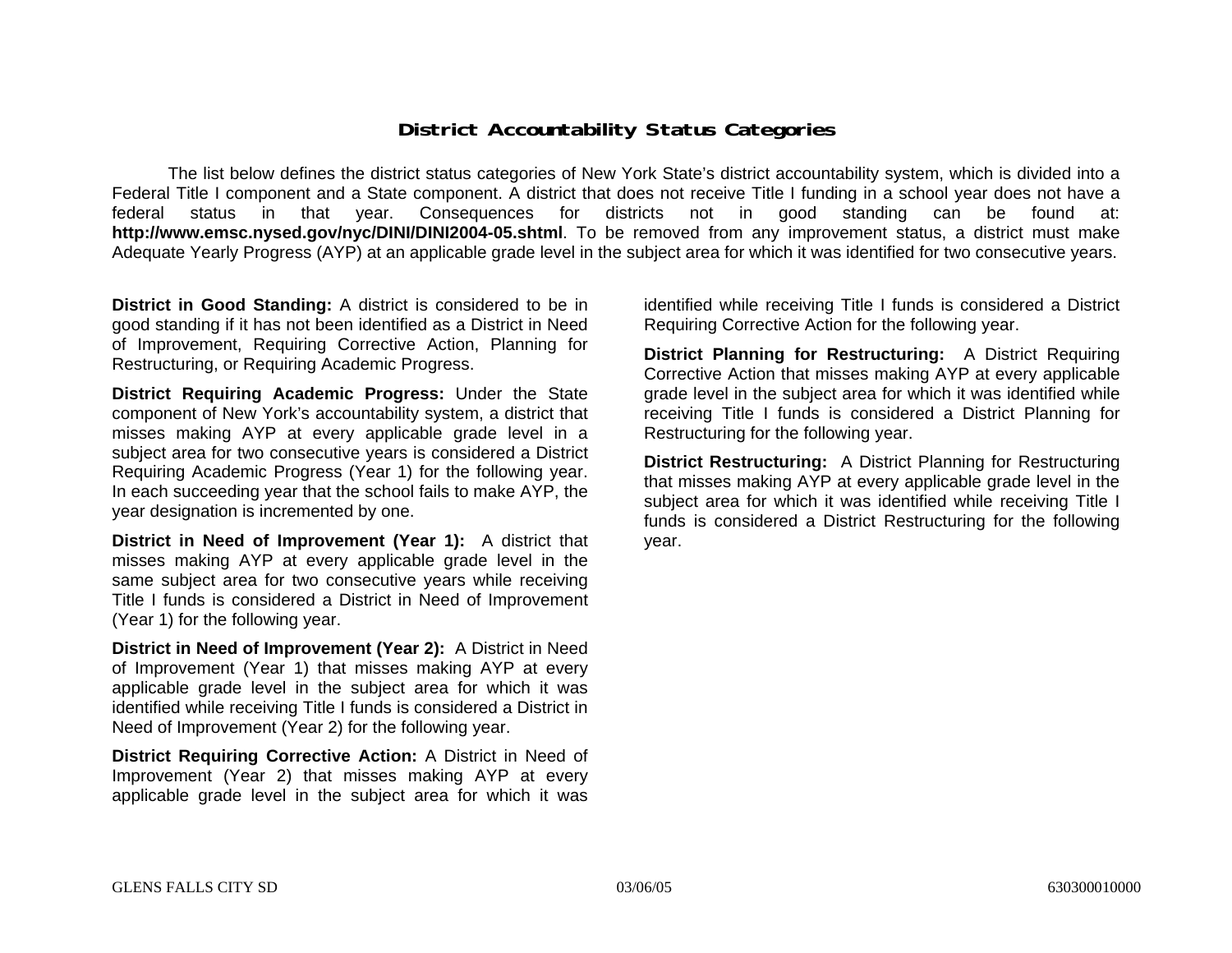## **Elementary-Level English Language Arts**

Definitions of terms, such as Performance Index and Effective Annual Measurable Objective (AMO), are in the glossary, which is the last page of this report.

#### **For a school or a district to make Adequate Yearly Progress (AYP) in 2003–04, every accountability group must make.**

**For an accountability group to make AYP in 2003–04, it must** 

- 1. meet the 95 percent participation requirement (*2003–04 Participation*), *and*
- 2. *either* meet its Effective AMO *or* make safe harbor (*2003–04 Performance* and *Standards*).

To meet the participation requirement, 95 percent of the grade 4 enrollment in each accountability group with 40 or more students must

be tested. To meet the Effective AMO, the Performance Index for each group with 30 or more continuously enrolled students must equal or exceed the Effective AMO. To make safe harbor, the Performance Index of each of these groups must equal or exceed its ELA safe harbor target *and* the group must meet the elementary-level science qualification for safe harbor. (See the elementary-level science page of this report for further information on meeting the science qualification for safe harbor.)

*ELA Safe Harbor Targets:* The elementary-level 2003–04 ELA Safe Harbor Target is calculated by using the following equation: 2002–03 PI + (200 – the 2002–03 PI) <sup>×</sup> 0.10. The 2004–05 ELA Safe Harbor Target is calculated by using the following equation: 2003–04 PI + (200 – the 2003–04 PI)  $\times$  0.10. The 2004–05 target is provided for groups whose PI was below the Effective AMO in 2003–04.

|                                   |                       | 2003-04 Participation*             |                                                         | 2003-04 Performance** |                         | 2003-04 Standards                   |                                                                                             | <b>Made</b> | $2004 - 05$                                       |
|-----------------------------------|-----------------------|------------------------------------|---------------------------------------------------------|-----------------------|-------------------------|-------------------------------------|---------------------------------------------------------------------------------------------|-------------|---------------------------------------------------|
| <b>Accountability Group</b>       | Grade 4<br>Enrollment | Percent of<br>Enrollment<br>Tested | Count of<br>Continuously<br>Enrolled<br><b>Students</b> | Performance<br>Index  | Effective<br><b>AMO</b> | <b>ELA Safe</b><br>Harbor<br>Target | Met the<br><b>AYP</b> in<br>Science<br><b>ELA</b> in<br>Qualification<br>for Safe<br>Harbor | $2003 - 04$ | <b>ELA Safe</b><br><b>Harbor</b><br><b>Target</b> |
| All Students                      | 185                   | 99%                                | 178                                                     | 174                   | 115                     |                                     |                                                                                             | <b>YES</b>  |                                                   |
| <b>Students with Disabilities</b> | 28                    |                                    | 25                                                      |                       |                         |                                     |                                                                                             |             |                                                   |
| American Indian/Alaskan Native    |                       |                                    |                                                         |                       |                         |                                     |                                                                                             |             |                                                   |
| Black                             | $\overline{7}$        |                                    | $\overline{7}$                                          |                       |                         |                                     |                                                                                             |             |                                                   |
| Hispanic                          | 3                     |                                    | 3                                                       |                       |                         |                                     |                                                                                             |             |                                                   |
| Asian or Pacific Islander         | 6                     |                                    | 6                                                       |                       |                         |                                     |                                                                                             |             |                                                   |
| White                             | 169                   | 99%                                | 162                                                     | 176                   | 115                     |                                     |                                                                                             | <b>YES</b>  |                                                   |
| <b>Limited English Proficient</b> |                       |                                    |                                                         |                       |                         |                                     |                                                                                             |             |                                                   |
| Economically Disadvantaged        | 55                    | 98%                                | 51                                                      | 149                   | 110                     |                                     |                                                                                             | <b>YES</b>  |                                                   |
| Final AYP Determination           |                       |                                    |                                                         |                       |                         |                                     |                                                                                             | <b>YES</b>  |                                                   |

\*Students who were excused from testing for medical reasons are not included in the enrollment count. If the participation rate of an accountability group fell below 95 percent in 2003–04, the enrollment shown is the sum of 2002–03 and 2003–04 enrollments and the percent tested is the weighted average of the participation rates over those two years. \*\*For schools with fewer than 30 continuously enrolled tested students in 2003–04, data for 2002–03 and 2003–04 were combined to determine counts and PIs.

\*\*\*Groups with a "\*\*\*" are not required to meet the science qualification for safe harbor to make safe harbor in English and mathematics because fewer than 30 students in the group were administered the science test.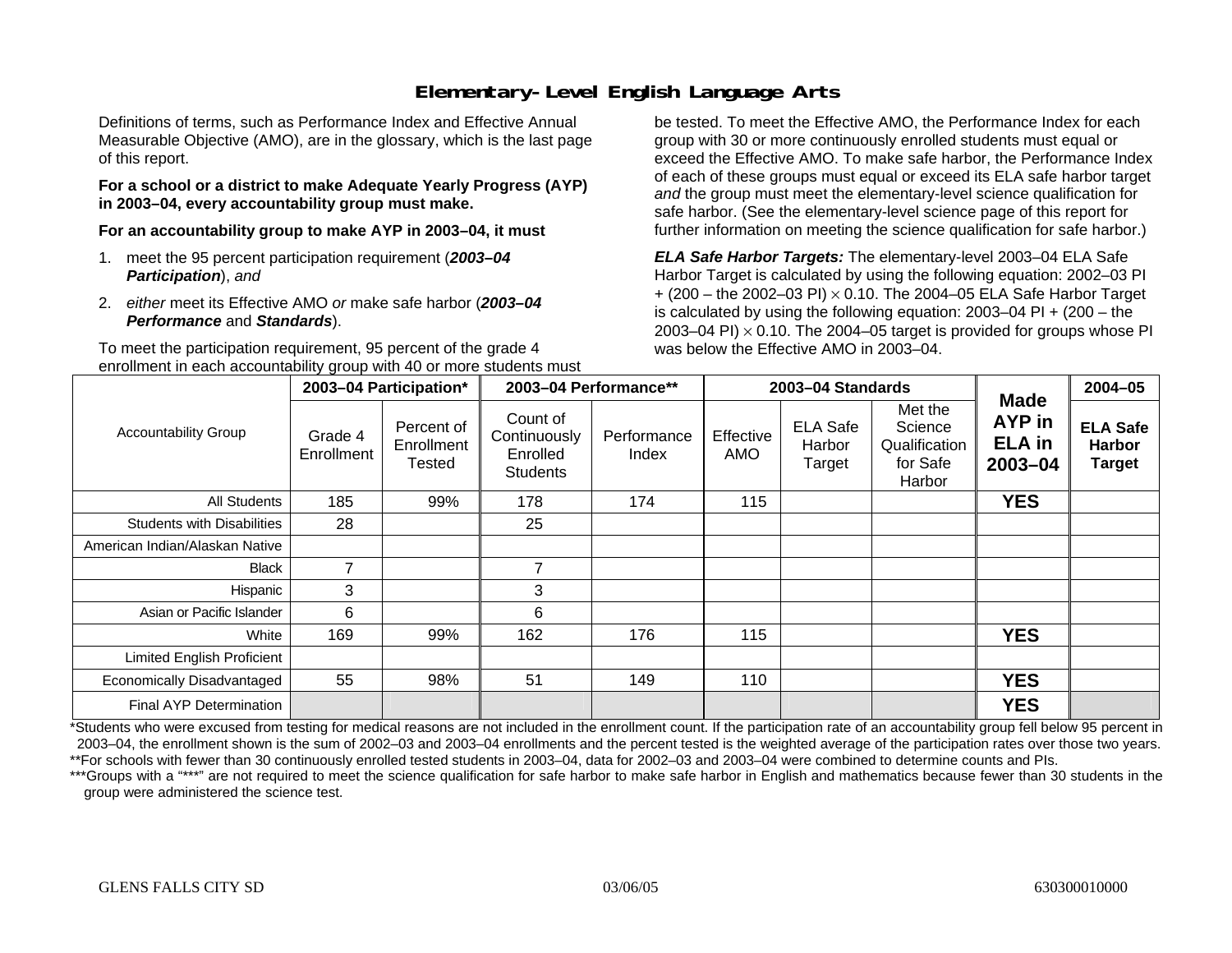### **Elementary-Level Mathematics**

Definitions of terms, such as Performance Index and Effective Annual Measurable Objective (AMO), are in the glossary, which is the last page of this report.

**For a school or a district to make Adequate Yearly Progress (AYP) in 2003–04, every accountability group must make AYP.** 

**For an accountability group to make AYP in 2003–04, it must** 

- 1. meet the 95 percent participation requirement (*2003–04 Participation*), *and*
- 2. *either* meet its Effective AMO *or* make safe harbor (*2003–04 Performance* and *Standards*).

To meet the participation requirement, 95 percent of the grade 4 enrollment in each accountability group with 40 or more students must be tested. To meet the Effective AMO, the Performance Index for each group with 30 or more continuously enrolled students must equal or exceed the Effective AMO. To make safe harbor, the Performance Index of each of these groups must equal or exceed its math safe harbor target *and* the group must meet the elementary-level science qualification for safe harbor. (See the elementary-level science page of this report for further information on meeting the science qualification for safe harbor.)

*Math Safe Harbor Targets:* The elementary-level 2003–04 Math Safe Harbor Target is calculated by using the following equation: 2002–03 PI + (200 – the 2002–03 PI) <sup>×</sup> 0.10. The 2004–05 Math Safe Harbor Target is calculated by using the following equation: 2003–04 PI + (200 – the 2003–04 PI)  $\times$  0.10. The 2004–05 target is provided for groups whose PI was below the Effective AMO in 2003–04.

|                                   |                       | 2003-04 Participation*             |                                                         | 2003-04 Performance** |                  | 2003-04 Standards             |                                                           | <b>Made</b>                  | 2004-05                                            |
|-----------------------------------|-----------------------|------------------------------------|---------------------------------------------------------|-----------------------|------------------|-------------------------------|-----------------------------------------------------------|------------------------------|----------------------------------------------------|
| <b>Accountability Group</b>       | Grade 4<br>Enrollment | Percent of<br>Enrollment<br>Tested | Count of<br>Continuously<br>Enrolled<br><b>Students</b> | Performance<br>Index  | Effective<br>AMO | Math Safe<br>Harbor<br>Target | Met the<br>Science<br>Qualification<br>for Safe<br>Harbor | AYP in<br>Math in<br>2003-04 | <b>Math Safe</b><br><b>Harbor</b><br><b>Target</b> |
| All Students                      | 186                   | 100%                               | 178                                                     | 188                   | 128              |                               |                                                           | <b>YES</b>                   |                                                    |
| <b>Students with Disabilities</b> | 29                    |                                    | 26                                                      |                       |                  |                               |                                                           |                              |                                                    |
| American Indian/Alaskan Native    |                       |                                    |                                                         |                       |                  |                               |                                                           |                              |                                                    |
| <b>Black</b>                      | 6                     |                                    | 6                                                       |                       |                  |                               |                                                           |                              |                                                    |
| Hispanic                          | 3                     |                                    | 3                                                       |                       |                  |                               |                                                           |                              |                                                    |
| Asian or Pacific Islander         | 6                     |                                    | 6                                                       |                       |                  |                               |                                                           |                              |                                                    |
| White                             | 171                   | 100%                               | 163                                                     | 188                   | 128              |                               |                                                           | <b>YES</b>                   |                                                    |
| <b>Limited English Proficient</b> |                       |                                    |                                                         |                       |                  |                               |                                                           |                              |                                                    |
| Economically Disadvantaged        | 55                    | 100%                               | 50                                                      | 170                   | 123              |                               |                                                           | <b>YES</b>                   |                                                    |
| Final AYP Determination           |                       |                                    |                                                         |                       |                  |                               |                                                           | <b>YES</b>                   |                                                    |

\*Students who were excused from testing for medical reasons are not included in the enrollment count. If the participation rate of an accountability group fell below 95 percent in 2003–04, the enrollment shown is the sum of 2002–03 and 2003–04 enrollments and the percent tested is the weighted average of the participation rates over those two years.

\*\*For schools with fewer than 30 continuously enrolled tested students in 2003–04, data for 2002–03 and 2003–04 were combined to determine counts and PIs.

\*\*\*Groups with a "\*\*\*" are not required to meet the science qualification for safe harbor to make safe harbor in English and mathematics because fewer than 30 students in the group were administered the science test.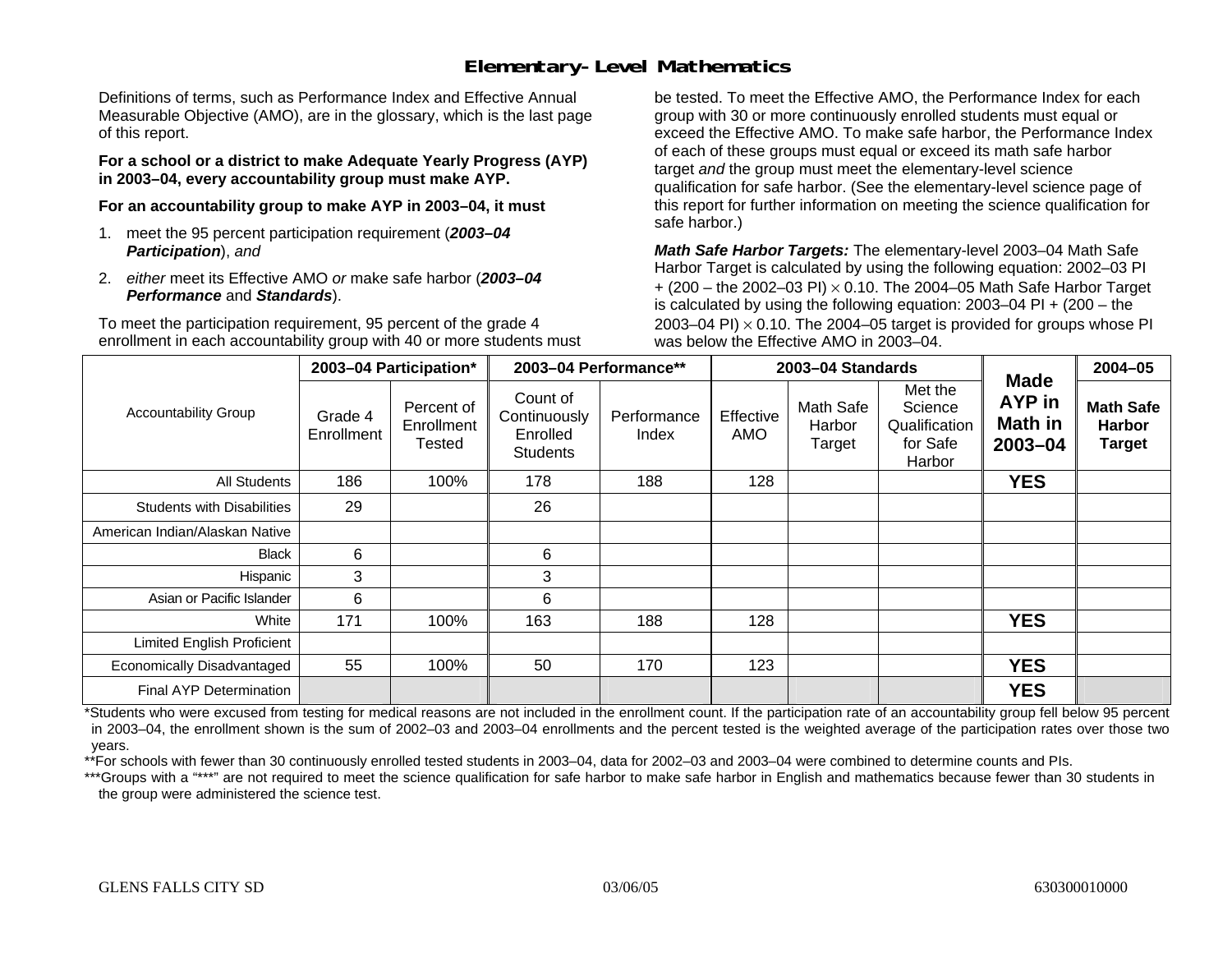## **Elementary-Level Science**

Definitions of terms, such as Progress Target and Adequate Yearly Progress (AYP), are in the glossary, which is the last page of this report.

*Made AYP in Science in 2003–04:* For a school or a district to make AYP in science, the Performance Index (PI) for the "All Students" group must equal or exceed the State Science Standard or the Science Progress Target.

*State Designated Level (SDL):* The score that students taking the elementary-level science test in 2002–03 must have equaled or exceeded on the written portion of the test to have met the State Science Standard.

*Qualification for Safe Harbor in Elementary-Level ELA and Math:* For an accountability group to be considered Qualified for Safe Harbor in Elementary-Level ELA and Math, the PI must equal or exceed the State Science Standard or the Science Progress Target in elementarylevel science for that group. Groups with fewer than 30 students tested in elementary-level science are not subject to this qualification criterion.

*Science Progress Targets:* The elementary-level 2003–04 Science Progress Target is calculated by multiplying the 2002–03 Percent At or Above SDL by two and then adding one point. The 2004–05 Science Progress Target is calculated by adding one point to the 2003–04 PI. The 2004–05 target is provided for groups whose PI was below the State Science Standard in 2003–04.

|                                   |                                                         | 2003-04 Performance* |                                     | 2003-04 Standards             |                                             | $2003 - 04$                                                             | $2004 - 05$                   |
|-----------------------------------|---------------------------------------------------------|----------------------|-------------------------------------|-------------------------------|---------------------------------------------|-------------------------------------------------------------------------|-------------------------------|
| <b>Accountability Group</b>       | Count of<br>Continuously<br>Enrolled<br><b>Students</b> | Performance<br>Index | <b>State</b><br>Science<br>Standard | Science<br>Progress<br>Target | <b>Made AYP</b><br>in Science<br>in 2003-04 | Qualified for<br>Safe Harbor in<br>Elementary-<br>Level ELA and<br>Math | Science<br>Progress<br>Target |
| <b>All Students</b>               | 179                                                     | 194                  | 100                                 |                               | <b>YES</b>                                  | <b>YES</b>                                                              |                               |
| <b>Students with Disabilities</b> | 26                                                      |                      |                                     |                               |                                             |                                                                         |                               |
| American Indian/Alaskan Native    |                                                         |                      |                                     |                               |                                             |                                                                         |                               |
| <b>Black</b>                      | 6                                                       |                      |                                     |                               |                                             |                                                                         |                               |
| Hispanic                          | 3                                                       |                      |                                     |                               |                                             |                                                                         |                               |
| Asian or Pacific Islander         | 6                                                       |                      |                                     |                               |                                             |                                                                         |                               |
| White                             | 164                                                     | 194                  | 100                                 |                               |                                             | <b>YES</b>                                                              |                               |
| Limited English Proficient        |                                                         |                      |                                     |                               |                                             |                                                                         |                               |
| Economically Disadvantaged        | 50                                                      | 188                  | 100                                 |                               |                                             | <b>YES</b>                                                              |                               |
| <b>Final AYP Determination</b>    |                                                         |                      |                                     |                               | <b>YES</b>                                  |                                                                         |                               |

\*For schools with fewer than 30 continuously enrolled students in 2003–04, data for 2002–03 and 2003–04 were combined to determine counts and Performance Indices.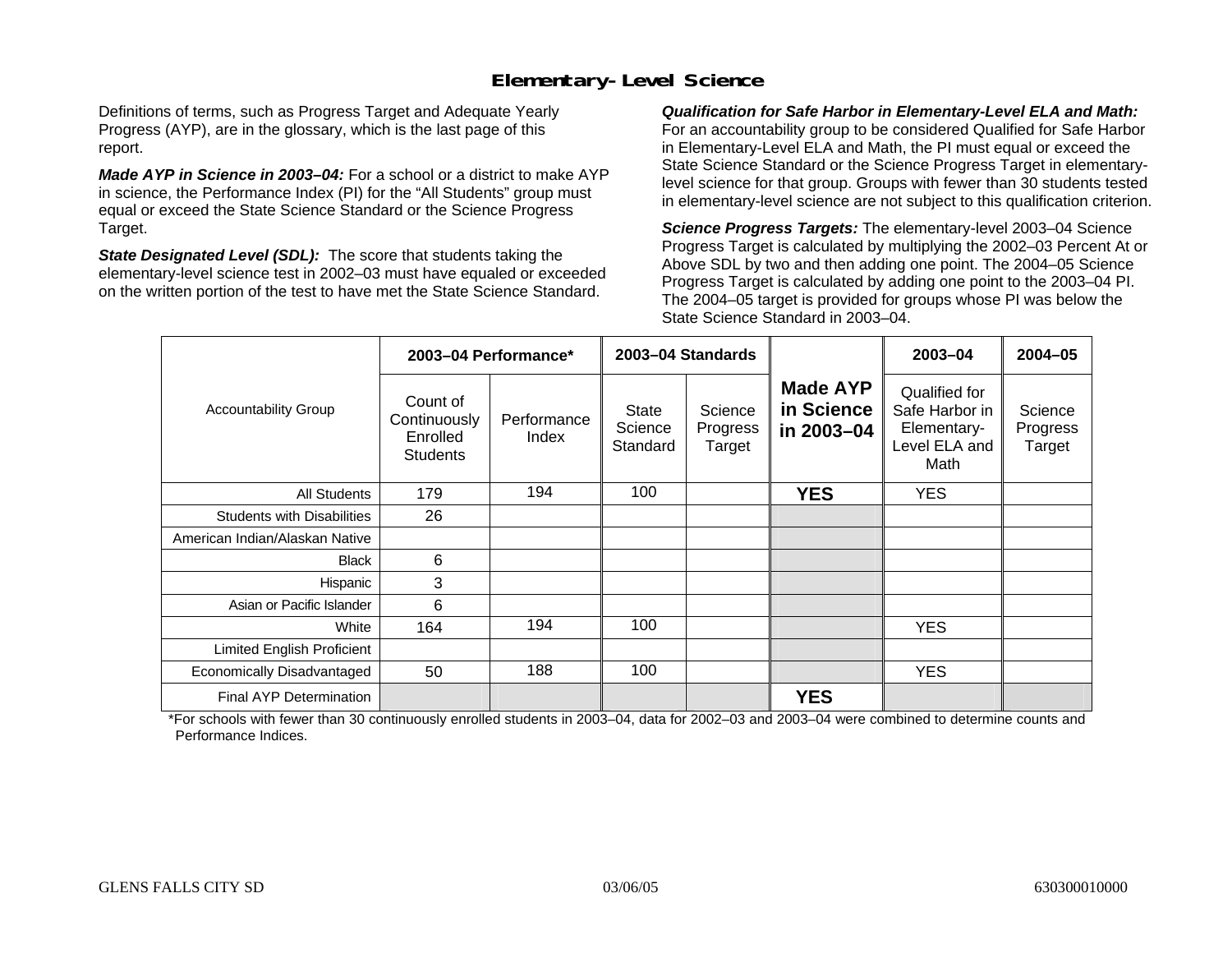## **Middle-Level English Language Arts**

Definitions of terms, such as Performance Index and Effective Annual Measurable Objective (AMO), are in the glossary, which is the last page of this report.

#### **For a school or a district to make Adequate Yearly Progress (AYP) in 2003–04, every accountability group must make AYP.**

**For an accountability group to make AYP in 2003–04, it must** 

- 1. meet the 95 percent participation requirement (*2003–04 Participation*), *and*
- 2. *either* meet its Effective AMO *or* make safe harbor (*2003–04 Performance* and *Standards*).

To meet the participation requirement, 95 percent of the grade 8 enrollment in each accountability group with 40 or more students must be tested. To meet the Effective AMO, the Performance Index for each group with 30 or more continuously enrolled students must equal or exceed the Effective AMO. To make safe harbor, the Performance Index of each of these groups must equal or exceed its ELA safe harbor target *and* the group must meet the middle-level science qualification for safe harbor. (See the middle-level science page of this report for further information on meeting the science qualification for safe harbor.)

*ELA Safe Harbor Targets:* The middle-level 2003–04 ELA Safe Harbor Target is calculated by using the following equation: 2002–03 PI + (200 – the 2002–03 PI)  $\times$  0.10. The 2004–05 ELA Safe Harbor Target is calculated by using the following equation:  $2003-04$  PI +  $(200 -$ the 2003–04 PI)  $\times$  0.10. The 2004–05 target is provided for groups whose PI was below the Effective AMO in 2003–04.

|                                   |                          | 2003-04 Participation*             |                                                         | 2003-04 Performance** |                  | 2003-04 Standards                   |                                                           | <b>Made</b>                                   | $2004 - 05$                                       |
|-----------------------------------|--------------------------|------------------------------------|---------------------------------------------------------|-----------------------|------------------|-------------------------------------|-----------------------------------------------------------|-----------------------------------------------|---------------------------------------------------|
| <b>Accountability Group</b>       | Grade 8<br>Enrollment    | Percent of<br>Enrollment<br>Tested | Count of<br>Continuously<br>Enrolled<br><b>Students</b> | Performance<br>Index  | Effective<br>AMO | <b>ELA Safe</b><br>Harbor<br>Target | Met the<br>Science<br>Qualification<br>for Safe<br>Harbor | <b>AYP</b> in<br><b>ELA</b> in<br>$2003 - 04$ | <b>ELA Safe</b><br><b>Harbor</b><br><b>Target</b> |
| All Students                      | 248                      | 98%                                | 242                                                     | 150                   | 100              |                                     |                                                           | <b>YES</b>                                    |                                                   |
| <b>Students with Disabilities</b> | 39                       |                                    | 37                                                      | 62                    | 91               | 83                                  | <b>YES</b>                                                | <b>NO</b>                                     | 76                                                |
| American Indian/Alaskan Native    |                          |                                    |                                                         |                       |                  |                                     |                                                           |                                               |                                                   |
| <b>Black</b>                      | $\overline{\phantom{a}}$ |                                    | 7                                                       |                       |                  |                                     |                                                           |                                               |                                                   |
| Hispanic                          | 6                        |                                    | 5                                                       |                       |                  |                                     |                                                           |                                               |                                                   |
| Asian or Pacific Islander         | 5                        |                                    | 5                                                       |                       |                  |                                     |                                                           |                                               |                                                   |
| White                             | 230                      | 98%                                | 225                                                     | 151                   | 100              |                                     |                                                           | <b>YES</b>                                    |                                                   |
| Limited English Proficient        |                          |                                    |                                                         |                       |                  |                                     |                                                           |                                               |                                                   |
| Economically Disadvantaged        | 75                       | 97%                                | 73                                                      | 119                   | 96               |                                     |                                                           | <b>YES</b>                                    |                                                   |
| <b>Final AYP Determination</b>    |                          |                                    |                                                         |                       |                  |                                     |                                                           | <b>NO</b>                                     |                                                   |

\*Students who were excused from testing for medical reasons are not included in the enrollment count. If the participation rate of an accountability group fell below 95 percent in 2003–04, the enrollment shown is the sum of 2002–03 and 2003–04 enrollments and the percent tested is the weighted average of the participation rates over those two years.

\*\*For schools with fewer than 30 continuously enrolled tested students in 2003–04, data for 2002–03 and 2003–04 were combined to determine counts and PIs.

\*\*\*Groups with a "\*\*\*" are not required to meet the science qualification for safe harbor to make safe harbor in English and mathematics because fewer than 30 students in the group were administered the science test.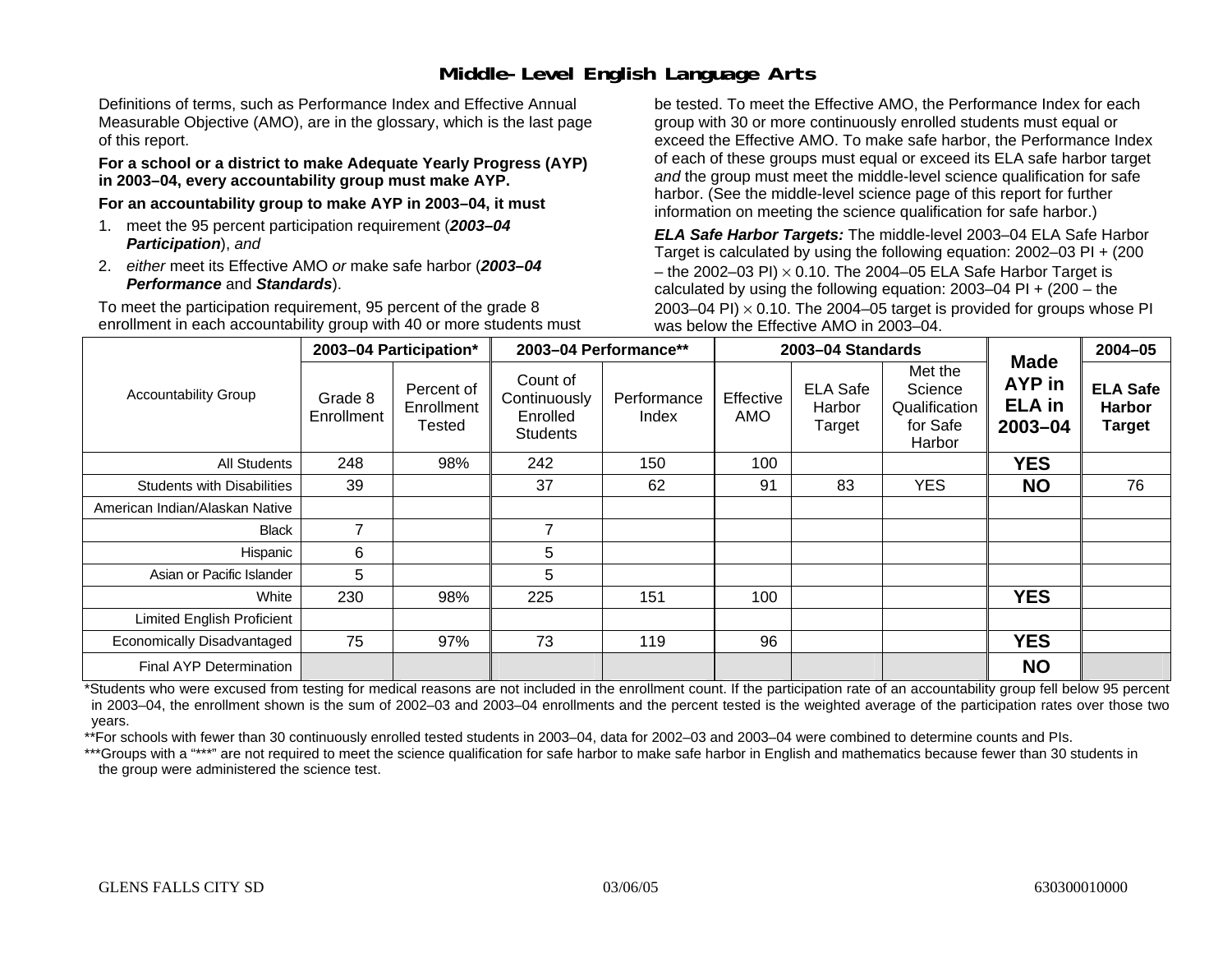## **Middle-Level Mathematics**

Definitions of terms, such as Performance Index and Effective Annual Measurable Objective (AMO), are in the glossary, which is the last page of this report.

#### **For a school or a district to make Adequate Yearly Progress (AYP) in 2003–04, every accountability group must make AYP.**

**For an accountability group to make AYP in 2003–04, it must** 

- 1. meet the 95 percent participation requirement (*2003–04 Participation*), *and*
- 2. *either* meet its Effective AMO *or* make safe harbor (*2003–04 Performance* and *Standards*).

To meet the participation requirement, 95 percent of the grade 8 enrollment in each accountability group with 40 or more students must be tested. To meet the Effective AMO, the Performance Index for each group with 30 or more continuously enrolled students must equal or exceed the Effective AMO. To make safe harbor, the Performance Index of each of these groups must equal or exceed its math safe harbor target *and* the group must meet the middle-level science qualification for safe harbor. (See the middle-level science page of this report for further information on meeting the science qualification for safe harbor.)

*Math Safe Harbor Targets:* The middle-level 2003–04 Math Safe Harbor Target is calculated by using the following equation: 2002–03 PI + (200 – the 2002–03 PI) <sup>×</sup> 0.10. The 2004–05 Math Safe Harbor Target is calculated by using the following equation: 2003–04 PI + (200 – the 2003–04 PI)  $\times$  0.10. The 2004–05 target is provided for groups whose PI was below the Effective AMO in 2003–04.

|                                   |                       | 2003-04 Participation*                    | 2003-04 Performance**                                   |                      |                         | 2003-04 Standards             |                                                           | <b>Made</b>                         | $2004 - 05$                                        |
|-----------------------------------|-----------------------|-------------------------------------------|---------------------------------------------------------|----------------------|-------------------------|-------------------------------|-----------------------------------------------------------|-------------------------------------|----------------------------------------------------|
| <b>Accountability Group</b>       | Grade 8<br>Enrollment | Percent of<br>Enrollment<br><b>Tested</b> | Count of<br>Continuously<br>Enrolled<br><b>Students</b> | Performance<br>Index | Effective<br><b>AMO</b> | Math Safe<br>Harbor<br>Target | Met the<br>Science<br>Qualification<br>for Safe<br>Harbor | <b>AYP</b> in<br>Math in<br>2003-04 | <b>Math Safe</b><br><b>Harbor</b><br><b>Target</b> |
| All Students                      | 245                   | 98%                                       | 240                                                     | 169                  | 74                      |                               |                                                           | <b>YES</b>                          |                                                    |
| <b>Students with Disabilities</b> | 36                    |                                           | 35                                                      | 71                   | 65                      |                               |                                                           | <b>YES</b>                          |                                                    |
| American Indian/Alaskan Native    |                       |                                           |                                                         |                      |                         |                               |                                                           |                                     |                                                    |
| <b>Black</b>                      | 7                     |                                           | 6                                                       |                      |                         |                               |                                                           |                                     |                                                    |
| Hispanic                          | 7                     |                                           | $\overline{ }$                                          |                      |                         |                               |                                                           |                                     |                                                    |
| Asian or Pacific Islander         | 5                     |                                           | 5                                                       |                      |                         |                               |                                                           |                                     |                                                    |
| White                             | 226                   | 99%                                       | 222                                                     | 169                  | 74                      |                               |                                                           | <b>YES</b>                          |                                                    |
| <b>Limited English Proficient</b> |                       |                                           |                                                         |                      |                         |                               |                                                           |                                     |                                                    |
| Economically Disadvantaged        | 70                    | 99%                                       | 69                                                      | 133                  | 69                      |                               |                                                           | <b>YES</b>                          |                                                    |
| <b>Final AYP Determination</b>    |                       |                                           |                                                         |                      |                         |                               |                                                           | <b>YES</b>                          |                                                    |

\*Students who were excused from testing for medical reasons are not included in the enrollment count. If the participation rate of an accountability group fell below 95 percent in 2003–04, the enrollment shown is the sum of 2002–03 and 2003–04 enrollments and the percent tested is the weighted average of the participation rates over those two years.

\*\*For schools with fewer than 30 continuously enrolled tested students in 2003–04, data for 2002–03 and 2003–04 were combined to determine counts and PIs.

\*\*\*Groups with a "\*\*\*" are not required to meet the science qualification for safe harbor to make safe harbor in English and mathematics because fewer than 30 students in the group were administered the science test.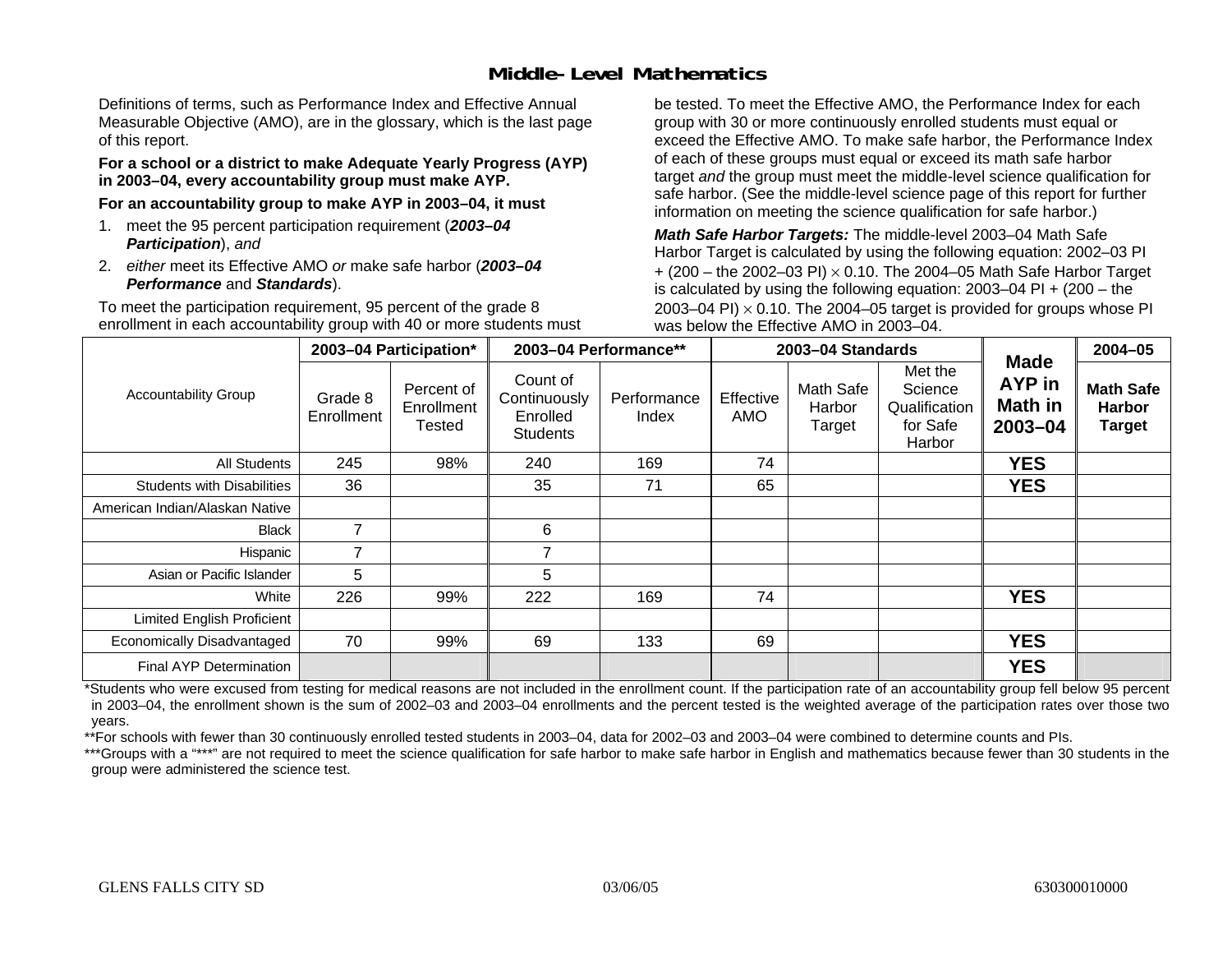## **Middle-Level Science**

Definitions of terms, such as Progress Target and Adequate Yearly Progress (AYP), are in the glossary, which is the last page of this report.

*Made AYP in Science in 2003–04:* For a school or a district to make AYP in science, the Performance Index (PI) for the "All Students" group must equal or exceed the State Science Standard or the Science Progress Target.

*Qualification for Safe Harbor in Middle-Level ELA and Math:* For an accountability group to be considered Qualified for Safe Harbor in

Middle-Level ELA and Math, the PI must equal or exceed the State Science Standard or the Science Progress Target in middle-level science for that group. Groups with fewer than 30 students tested in middle-level science are not subject to this qualification criterion.

*Science Progress Targets:* The middle-level 2003–04 Science Progress Target is calculated by adding one point to the 2002–03 PI. The 2004–05 Science Progress Target is calculated by adding one point to the 2003–04 PI. The 2004–05 target is provided for groups whose PI was below the State Science Standard in 2003–04.

|                                   |                                                         | 2003-04 Performance* |                                     | 2003-04 Standards             |                                             | 2003-04                                                                | $2004 - 05$                   |
|-----------------------------------|---------------------------------------------------------|----------------------|-------------------------------------|-------------------------------|---------------------------------------------|------------------------------------------------------------------------|-------------------------------|
| <b>Accountability Group</b>       | Count of<br>Continuously<br>Enrolled<br><b>Students</b> | Performance<br>Index | <b>State</b><br>Science<br>Standard | Science<br>Progress<br>Target | <b>Made AYP</b><br>in Science<br>in 2003-04 | Qualified<br>for Safe<br>Harbor in<br>Middle-<br>Level ELA<br>and Math | Science<br>Progress<br>Target |
| <b>All Students</b>               | 233                                                     | 191                  | 100                                 |                               | <b>YES</b>                                  | <b>YES</b>                                                             |                               |
| <b>Students with Disabilities</b> | 32                                                      | 153                  | 100                                 |                               |                                             | <b>YES</b>                                                             |                               |
| American Indian/Alaskan Native    |                                                         |                      |                                     |                               |                                             |                                                                        |                               |
| <b>Black</b>                      | $\overline{7}$                                          |                      |                                     |                               |                                             |                                                                        |                               |
| Hispanic                          | 4                                                       |                      |                                     |                               |                                             |                                                                        |                               |
| Asian or Pacific Islander         | 5                                                       |                      |                                     |                               |                                             |                                                                        |                               |
| White                             | 217                                                     | 190                  | 100                                 |                               |                                             | <b>YES</b>                                                             |                               |
| <b>Limited English Proficient</b> |                                                         |                      |                                     |                               |                                             |                                                                        |                               |
| Economically Disadvantaged        | 66                                                      | 173                  | 100                                 |                               |                                             | <b>YES</b>                                                             |                               |
| Final AYP Determination           |                                                         |                      |                                     |                               | <b>YES</b>                                  |                                                                        |                               |

\*For schools with fewer than 30 continuously enrolled students in 2003–04, data for 2002–03 and 2003–04 were combined to determine counts and PIs.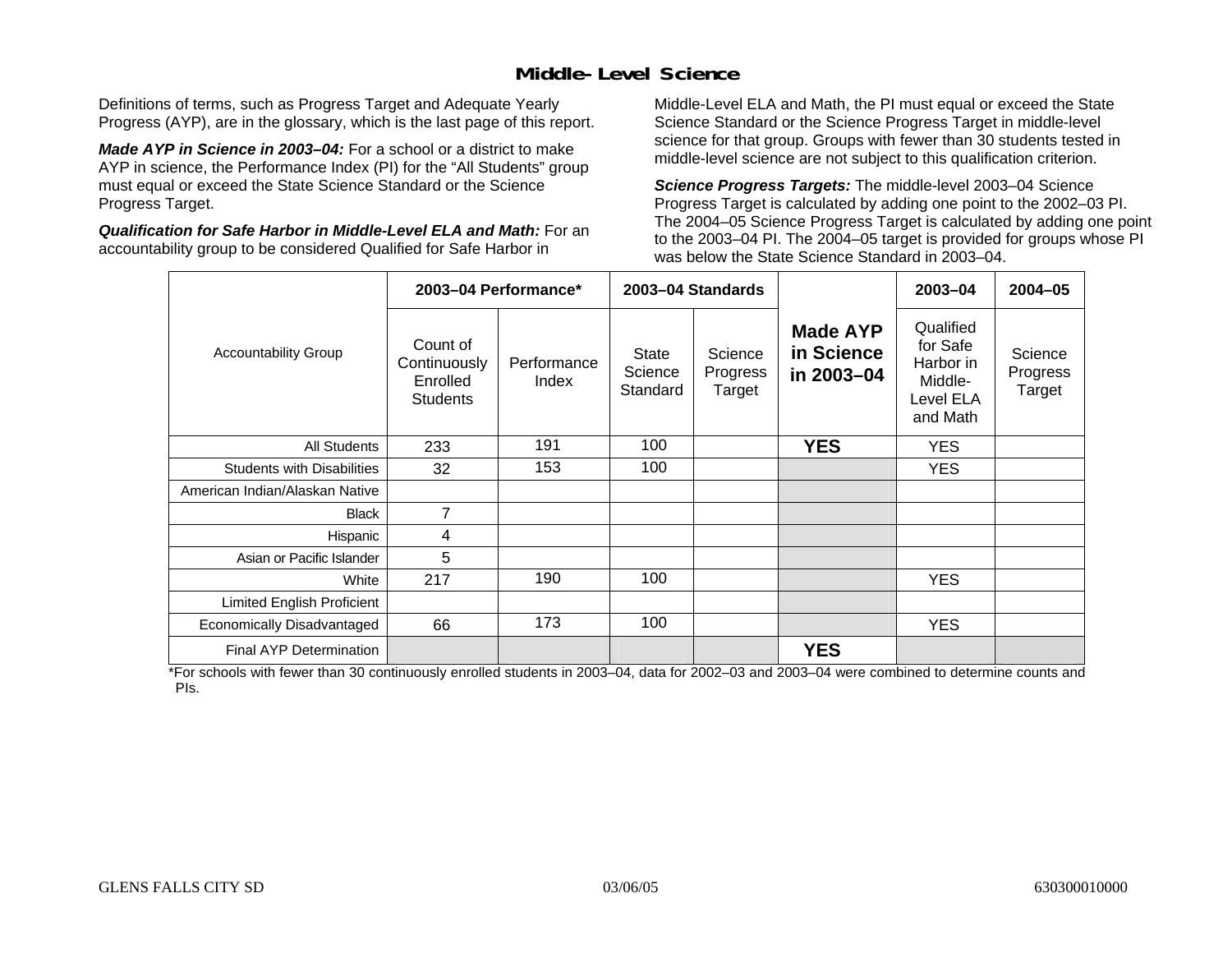## **Secondary-Level English Language Arts**

Definitions of terms, such as Performance Index and Effective Annual Measurable Objective (AMO), are in the glossary, which is the last page of this report.

#### **For a school or a district to make Adequate Yearly Progress (AYP) in 2003–04, every accountability group must make AYP.**

**For an accountability group to make AYP in 2003–04,** 95 percent of seniors in each accountability group of 40 or more must have taken an English examination that meets the student graduation requirement. Each group must also meet its Effective AMO *or* make safe harbor (*2003–04 Performance* and *Standards*). To meet the Effective AMO, the Performance Index for each group with 30 or more cohort members must equal or exceed the Effective AMO. To make safe harbor, the

Performance Index of each of these groups must equal or exceed its ELA safe harbor target *and* the group must meet the graduation-rate qualification for safe harbor. (See the graduation-rate page of this report for further information on meeting the graduation-rate qualification for safe harbor.)

*ELA Safe Harbor Targets:* The secondary-level 2003–04 ELA Safe Harbor Target is calculated by using the following equation: 2002–03 PI + (200 – the 2002–03 PI) <sup>×</sup> 0.10. The 2004–05 ELA Safe Harbor Target is calculated by using the following equation: 2003–04 PI + (200 – the 2003–04 PI)  $\times$  0.10. The 2004–05 target is provided for groups whose PI was below the Effective AMO in 2003–04.

|                                   | 2003-04 Participation             |                                    | 2003-04 Performance*                                        |                      |                  | 2003-04 Standards                      |                                                                    |                                                   | $2004 - 05$                            |
|-----------------------------------|-----------------------------------|------------------------------------|-------------------------------------------------------------|----------------------|------------------|----------------------------------------|--------------------------------------------------------------------|---------------------------------------------------|----------------------------------------|
| <b>Accountability Group</b>       | Count of<br>Seniors in<br>2003-04 | Percent<br>οf<br>Seniors<br>Tested | Count of 2000<br>Accountability<br>Cohort<br><b>Members</b> | Performance<br>Index | Effective<br>AMO | <b>ELA</b><br>Safe<br>Harbor<br>Target | Met the<br>Graduation-<br>Rate<br>Qualification for<br>Safe Harbor | <b>Made</b><br>AYP in<br><b>ELA</b> in<br>2003-04 | <b>ELA</b><br>Safe<br>Harbor<br>Target |
| <b>All Students</b>               | 175                               | 95%                                | 160                                                         | 184                  | 134              |                                        |                                                                    | <b>YES</b>                                        |                                        |
| <b>Students with Disabilities</b> | 23                                |                                    | 15                                                          |                      |                  |                                        |                                                                    |                                                   |                                        |
| American Indian/Alaskan<br>Native |                                   |                                    |                                                             |                      |                  |                                        |                                                                    |                                                   |                                        |
| <b>Black</b>                      |                                   |                                    |                                                             |                      |                  |                                        |                                                                    |                                                   |                                        |
| Hispanic                          |                                   |                                    |                                                             |                      |                  |                                        |                                                                    |                                                   |                                        |
| Asian or Pacific Islander         |                                   |                                    |                                                             |                      |                  |                                        |                                                                    |                                                   |                                        |
| White                             | 172                               | 95%                                | 159                                                         | 184                  | 134              |                                        |                                                                    | <b>YES</b>                                        |                                        |
| <b>Limited English Proficient</b> |                                   |                                    |                                                             |                      |                  |                                        |                                                                    |                                                   |                                        |
| Economically<br>Disadvantaged     | 14                                |                                    | 14                                                          |                      |                  |                                        |                                                                    |                                                   |                                        |
| Final AYP Determination           |                                   |                                    |                                                             |                      |                  |                                        |                                                                    | <b>YES</b>                                        |                                        |

\*For schools with fewer than thirty 2000 accountability cohort members, 1999 and 2000 cohort data were combined to determine counts and PIs.

\*\*Groups with a "\*\*" are not required to meet the graduation-rate qualification for safe harbor, because fewer than 30 members in the 1999 graduation-rate cohort were in those groups.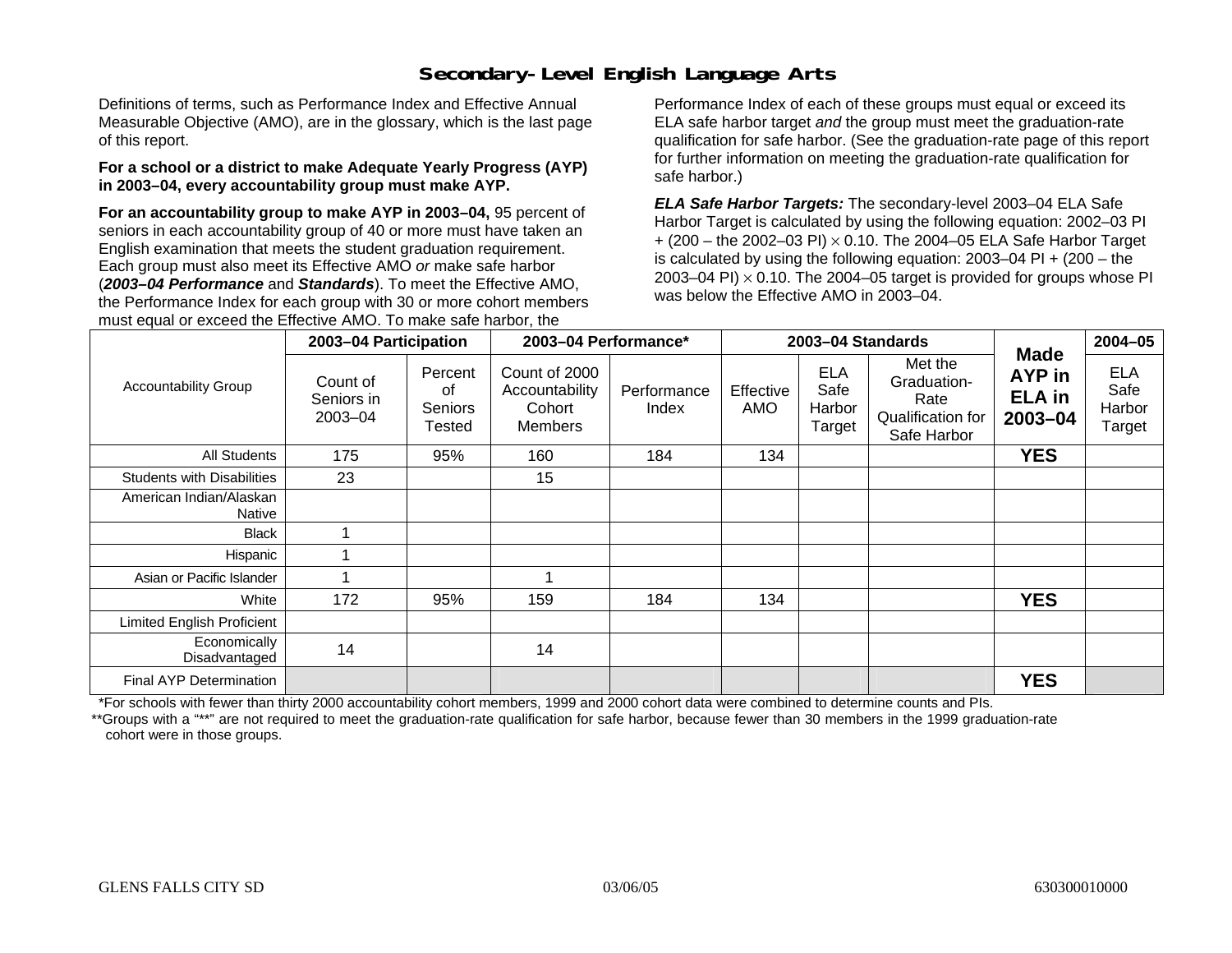## **Secondary-Level Mathematics**

Definitions of terms, such as Performance Index and Effective Annual Measurable Objective (AMO), are in the glossary, which is the last page of this report.

#### **For a school or a district to make Adequate Yearly Progress (AYP) in 2003–04, every accountability group must make AYP.**

**For an accountability group to make AYP in 2003–04,** 95 percent of seniors in each accountability group of 40 or more must have taken a mathematics examination that meets the student graduation requirement. Each group must also meet its Effective AMO *or* make safe harbor (*2003–04 Performance* and *Standards*). To meet the Effective AMO, the Performance Index for each group with 30 or more cohort members must equal or exceed the Effective AMO. To make safe

harbor, the Performance Index of each of these groups must equal or exceed its math safe harbor target *and* the group must meet the graduation-rate qualification for safe harbor. (See the graduation-rate page of this report for further information on meeting the graduation-rate qualification for safe harbor.)

*Math Safe Harbor Targets:* The secondary-level 2003–04 Math Safe Harbor Target is calculated by using the following equation: 2002–03 PI + (200 – the 2002–03 PI) <sup>×</sup> 0.10. The 2004–05 Math Safe Harbor Target is calculated by using the following equation: 2003–04 PI + (200 – the 2003–04 PI)  $\times$  0.10. The 2004–05 target is provided for groups whose PI was below the Effective AMO in 2003–04.

|                                   | 2003-04 Participation             |                                    | 2003-04 Performance*                                        |                      |                  | 2003-04 Standards                |                                                                    |                                                 | $2004 - 05$                      |
|-----------------------------------|-----------------------------------|------------------------------------|-------------------------------------------------------------|----------------------|------------------|----------------------------------|--------------------------------------------------------------------|-------------------------------------------------|----------------------------------|
| <b>Accountability Group</b>       | Count of<br>Seniors in<br>2003-04 | Percent<br>οf<br>Seniors<br>Tested | Count of 2000<br>Accountability<br>Cohort<br><b>Members</b> | Performance<br>Index | Effective<br>AMO | Math<br>Safe<br>Harbor<br>Target | Met the<br>Graduation-<br>Rate<br>Qualification for<br>Safe Harbor | <b>Made</b><br>AYP in<br>Math in<br>$2003 - 04$ | Math<br>Safe<br>Harbor<br>Target |
| <b>All Students</b>               | 175                               | 95%                                | 160                                                         | 181                  | 124              |                                  |                                                                    | <b>YES</b>                                      |                                  |
| <b>Students with Disabilities</b> | 23                                |                                    | 15                                                          |                      |                  |                                  |                                                                    |                                                 |                                  |
| American Indian/Alaskan<br>Native |                                   |                                    |                                                             |                      |                  |                                  |                                                                    |                                                 |                                  |
| <b>Black</b>                      |                                   |                                    |                                                             |                      |                  |                                  |                                                                    |                                                 |                                  |
| Hispanic                          |                                   |                                    |                                                             |                      |                  |                                  |                                                                    |                                                 |                                  |
| Asian or Pacific Islander         |                                   |                                    |                                                             |                      |                  |                                  |                                                                    |                                                 |                                  |
| White                             | 172                               | 95%                                | 159                                                         | 181                  | 124              |                                  |                                                                    | <b>YES</b>                                      |                                  |
| Limited English Proficient        |                                   |                                    |                                                             |                      |                  |                                  |                                                                    |                                                 |                                  |
| Economically<br>Disadvantaged     | 14                                |                                    | 14                                                          |                      |                  |                                  |                                                                    |                                                 |                                  |
| Final AYP Determination           |                                   |                                    |                                                             |                      |                  |                                  |                                                                    | <b>YES</b>                                      |                                  |

\*For schools with fewer than thirty 2000 accountability cohort members, 1999 and 2000 cohort data were combined to determine counts and PIs.

\*\*Groups with a "\*\*" are not required to meet the graduation-rate qualification for safe harbor, because fewer than 30 members in the 1999 graduation-rate cohort were in those groups.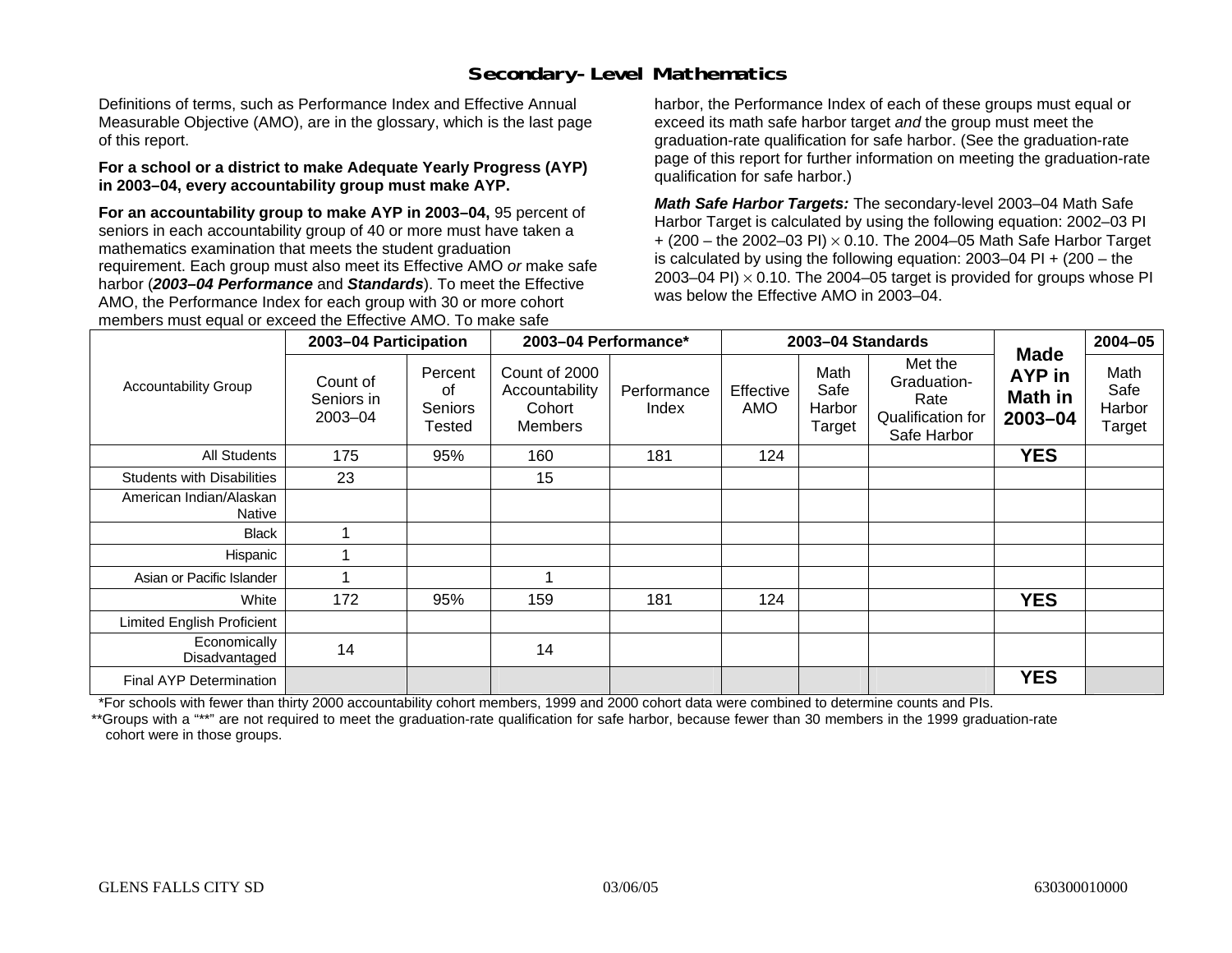### **Graduation Rate**

Definitions of terms, such as Progress Target and Adequate Yearly Progress (AYP), are in the glossary, which is the last page of this report.

*Made AYP in Graduation Rate in 2003–04:* For a school or a district to make AYP in graduation rate, the Percent Earning a Local Diploma by August 31, 2003 for the "All Students" group must equal or exceed the Graduation-Rate Standard or the Graduation-Rate Progress Target.

*Qualification for Safe Harbor in Secondary-Level ELA and Math:* For an accountability group to be considered Qualified for Safe Harbor in Secondary-Level ELA and Math, the Percent Earning a Local Diploma by August 31, 2003 must equal or exceed the Graduation-Rate Standard or the Graduation-Rate Progress Target for that group.

*Graduation-Rate Progress Targets:* The 2003–04 Graduation-Rate Progress Target is calculated by adding one point to the Percent of the 1998 Cohort Earning a Local Diploma by August 31, 2002. The 2004–05 Graduation-Rate Progress Target is calculated by adding one point to the Percent of the 1999 Cohort Earning a Local Diploma by August 31, 2003. This target is provided for each group whose Percent Earning a Local Diploma by August 31, 2003 is below the Graduation-Rate Standard in 2003–04 (55). Groups with fewer than 30 cohort members are not subject to this criterion.

|                                   |                                                                  | 2003-04 Performance                                      |                                 | 2003-04 Standards                         |                                                                         | 2003-04                                                                   | $2004 - 05$                               |
|-----------------------------------|------------------------------------------------------------------|----------------------------------------------------------|---------------------------------|-------------------------------------------|-------------------------------------------------------------------------|---------------------------------------------------------------------------|-------------------------------------------|
| <b>Accountability Group</b>       | Count of<br>1999<br>Graduation-<br>Rate Cohort<br><b>Members</b> | Percent Earning a<br>Local Diploma by<br>August 31, 2003 | Graduation-<br>Rate<br>Standard | Graduation-<br>Rate<br>Progress<br>Target | <b>Made AYP</b><br><u>in</u><br><b>Graduation</b><br>Rate in<br>2003-04 | Qualified<br>for Safe<br>Harbor in<br>Secondary-<br>Level ELA<br>and Math | Graduation-<br>Rate<br>Progress<br>Target |
| All Students                      | 168                                                              | 90                                                       | 55                              |                                           | <b>YES</b>                                                              | <b>YES</b>                                                                |                                           |
| <b>Students with Disabilities</b> | 19                                                               |                                                          |                                 |                                           |                                                                         |                                                                           |                                           |
| American Indian/Alaskan Native    |                                                                  |                                                          |                                 |                                           |                                                                         |                                                                           |                                           |
| <b>Black</b>                      | 3                                                                |                                                          |                                 |                                           |                                                                         |                                                                           |                                           |
| Hispanic                          |                                                                  |                                                          |                                 |                                           |                                                                         |                                                                           |                                           |
| Asian or Pacific Islander         |                                                                  |                                                          |                                 |                                           |                                                                         |                                                                           |                                           |
| White                             | 165                                                              | 90                                                       | 55                              |                                           |                                                                         | <b>YES</b>                                                                |                                           |
| Limited English Proficient        |                                                                  |                                                          |                                 |                                           |                                                                         |                                                                           |                                           |
| Economically Disadvantaged        | 3                                                                |                                                          |                                 |                                           |                                                                         |                                                                           |                                           |
| <b>Final AYP Determination</b>    |                                                                  |                                                          |                                 |                                           | <b>YES</b>                                                              |                                                                           |                                           |